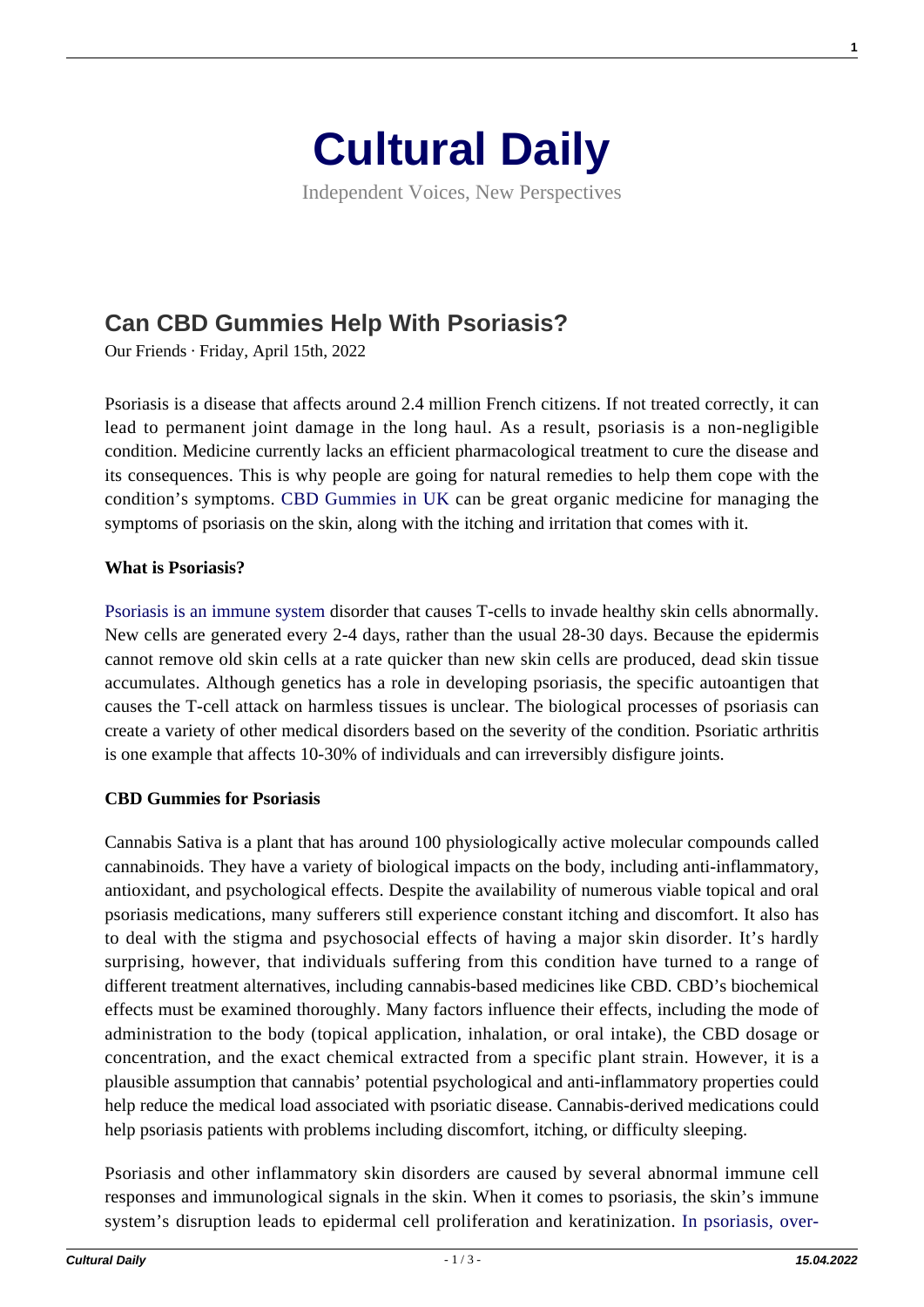[activation](https://www.ncbi.nlm.nih.gov/pmc/articles/PMC5395242/) of the Th1 and Th17 inflammatory processes result in cytokines such as IL-17 and IL-22, which trigger a series of reactions that lead to higher keratinocyte proliferation, keratin 6 and 16 expressions, and inflammatory cell infiltration. The endocannabinoid system plays a vital role in controlling the inflammatory response of keratinocytes and dermal immune cells, making it an appealing target for treating a variety of inflammatory skin problems. However, research has been limited to cell cultures, ex vivo studies, and animal models.

Here's what we exactly know: The endocannabinoid system in the skin is activated, which lowers inflammation by changing the pro-inflammatory Th1 response to an anti-inflammatory Th2 response via CB2r stimulation. The endocannabinoid system also regulates keratinocyte proliferation and differentiation, enhanced pathologically in psoriasis. CB1r stimulation by cannabinoids like anandamide (AEA) suppresses keratinocyte differentiation and reduces keratin K6 synthesis, a hallmark of keratinocyte hyperproliferation. Non-cannabinoid receptors, which lower inflammation induced by nerve growth factors, diminishing epidermal hyperplasia via decreased keratinocyte proliferation, are also possible curative impacts of CBD in psoriasis.

Endocannabinoids like CBD reduce the inflammation that originates and induces a psoriasis flare in skin cells. It alters the immunological pathways in preclinical research in cells and animals, which appears to be pivotal to psoriasis inflammation.

Consuming CBD gummies is one of the easiest ways to provide relief to people suffering from this condition. They also act as a sweet treat, so you don't have to worry about what other CBD products, like CBD oil or tinctures, would taste like. Studies have also pointed to a functional ECS inside the epidermal layers of psoriasis, which is noteworthy.

## **Side Effects of Consuming CBD for Psoriasis**

CBD has not been thoroughly studied in people with psoriasis and other inflammatory skin conditions. This is an unfulfilled need that needs continued research and awareness. Prior clinical trials are instructive and indicate that probable complications should be evaluated, particularly in psoriatic disease patients. In several research findings, systemic CBD has been linked to exacerbating heart disease, diabetes and obesity, fatty liver disease, and an increased chance of undergoing surgery to address inflammatory bowel disease. Patients with psoriasis should be aware of psoriasis-related disorders and how CBD gummies may worsen them.

## **What you Need to Consider Before Consuming CBD Gummies To Treat Psoriasis?**

To better understand the CBD landscape, patients thinking about holistic or non-traditional forms of medical therapies for their chronic medical issues should have open discussions with their health care physician. Before using CBD, it's also a great idea to look for products with clear ingredient lists and a powerful brand image. We suggest that psoriasis patients seek assistance from reputable medical organizations and patient advocacy groups until more thorough research on CBD gummies' potential impacts on human physiology is available. The National Psoriasis Foundation (NPF) is actively working on psoriasis regulations for CBD use in psoriatic disease patients.

## **Conclusion**

Despite the lack of proof, is it worth trying CBD gummies if you have psoriasis? CBD gummies may help psoriasis patients with specific issues, such as discomfort, itching, or difficulties sleeping, and lessen the unpleasant effects these symptoms have on their lives. If you want to